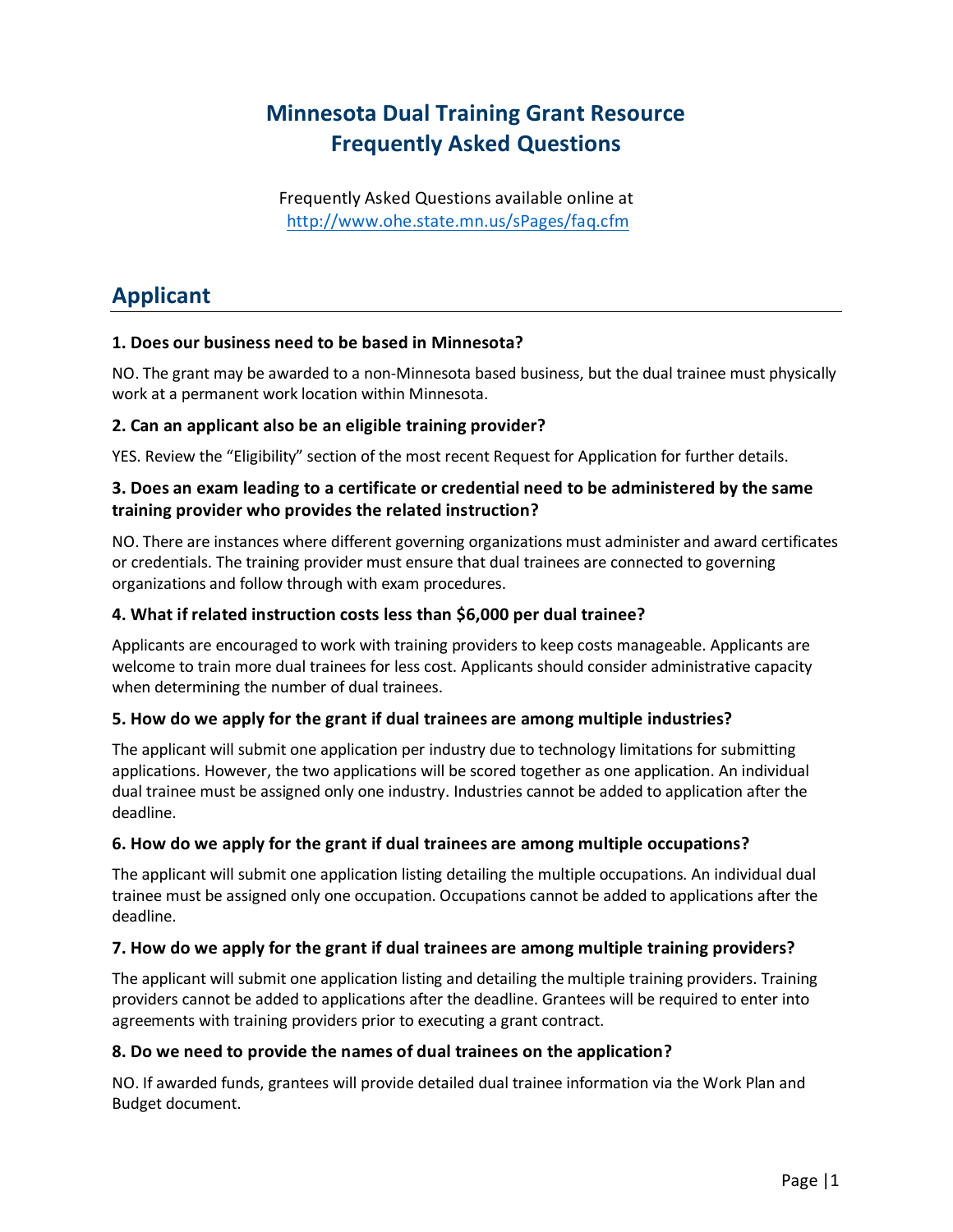# **9. Should we provide the names of dual trainees on the application?**

NO. To protect the privacy of dual trainees and avoid conflicts of interest, an applicant should not include any dual trainee names or identifiable information.

### **10. Can we submit our application early?**

YES. Applicants are encouraged to submit applications early. Applicants must submit all application content by the deadline date for OHE to consider the application as complete. Early submission of an application will not result in an early score or notice of award.

### **11. Will we be able to see the scores of the review committee?**

YES. Applicants will be sent application scores and comments.

# **Grantee**

### **12. Are there tax implications for the grant award amount?**

The Office of Higher Education is not authorized to provide tax advice. Grantees should consult with tax professionals.

## **13. Are we penalized if we identify less dual trainees than originally stated on our application?**

NO. A grantee should continuously review their dual trainee population to determine if they will utilize all grant funds. A grantee may request an amended contract to decrease the grant award. Unused grant funds will be reallocated into the grant for future application rounds.

# **14. For the 25% employer paid portion of related instruction, can we use our allocated tuition reimbursement and/or scholarship funds or do we need to pay this directly and not as a result of any other program?**

YES. A grantee may use their internal tuition reimbursement and/or scholarship program, if the funds are paid directly to the training provider. A dual trainee cannot pay for 25% of the related instruction cost and then be reimbursed by the grantee.

### **15. Who completes the Training Agreement?**

The training agreement document is completed by authorized representatives of the grantee and training provider. The authorized representative for a training provider may be, but is not limited to, third party billing staff, admission leadership, or program administrators. The agreement must be complete prior to executing a grant contract.

# **Dual Trainees**

### **16. Can an employee become a dual trainee anytime during the grant period?**

YES. There are some timing considerations, so the grantee must consult with OHE prior to adding dual trainees to the grant.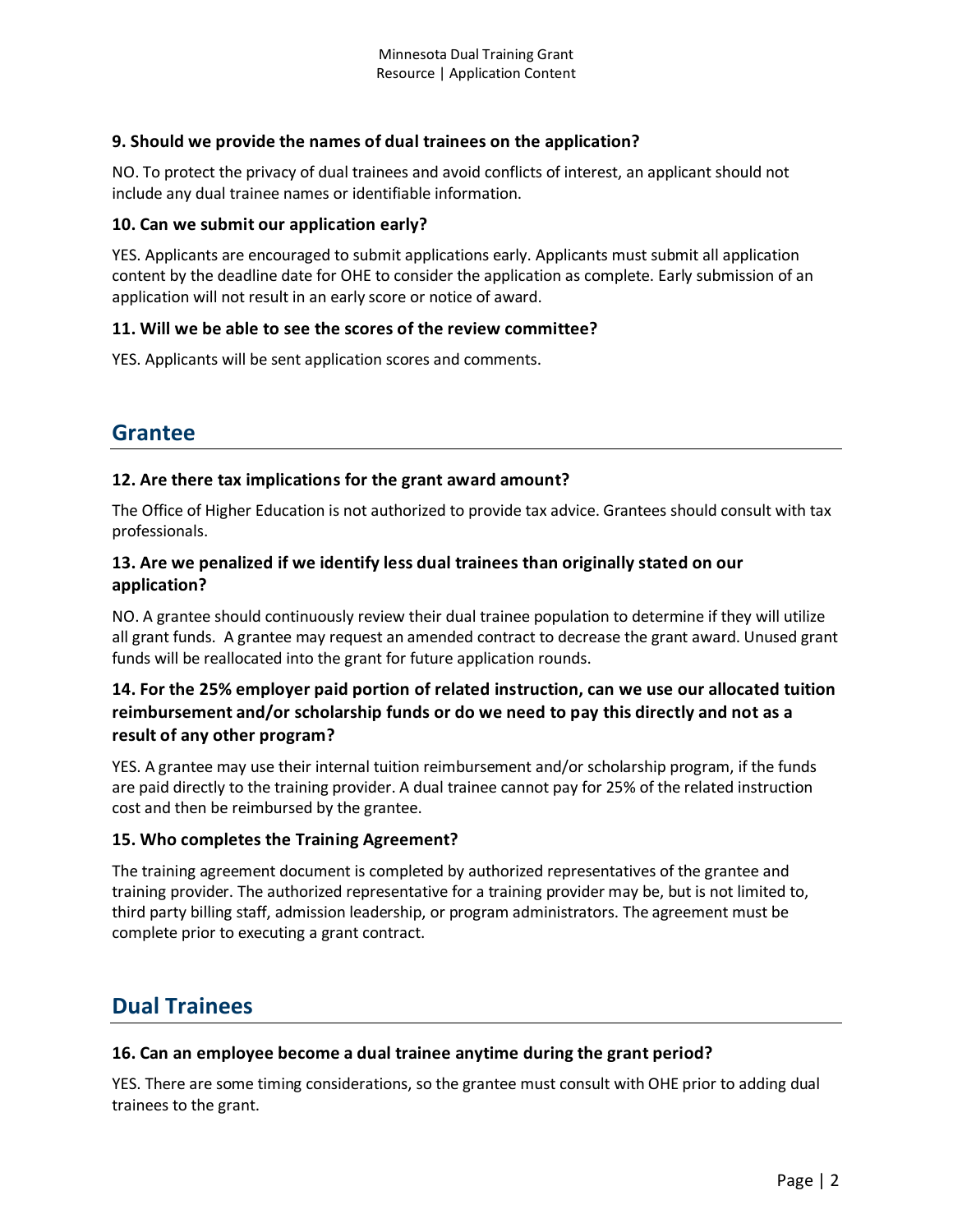# **17. Does the dual trainee need to be a Minnesota resident?**

NO. Review the "Eligibility" section of the most recent Request for Application for further details.

### **18. Can a dual trainee be a high school student?**

YES. The high school student must be employed for the duration of the dual-training program, and the grantee must incur a cost for the related instruction. There is no cost to the grantee, if the dual trainee's related instruction is paid for under Postsecondary Enrollment Options (PSEO) or another concurrent enrollment program. Important – Employers must follow all child labor laws for dual trainees under the age of 18 years old.

### **19. Can a dual trainee be an intern or seasonal employee?**

YES. The dual trainee must be employed for the duration of the dual-training program. The dual trainee cannot be a contractor or temporary employee that is either independent or from a staffing agency. If the dual trainee is an intern, any internship coursework is consider related instruction. Also, an intern must earn regular wages during on-the-job training tasks.

### **20. Can a dual trainee be a part-time employee?**

YES. The dual trainee must be employed for the duration of the dual-training program. OHE does not require a minimum number of working hours per week to be eligible for the DTG. However, related instruction and on-the-job training must coincide within the same timeframe, so grantees need to ensure adequate working hours.

### **21. When do dual trainees attend related instruction?**

Dual trainees may attend related instruction during and/or outside regular work hours. Grantees must be transparent with dual trainees about expectations and responsibilities for related instruction.

#### **22. When do dual trainees perform on-the-job training tasks?**

Dual trainees must perform on-the-job training tasks during work hours while earning regular wages.

#### **23. How much time does a dual trainee have to complete related instruction?**

Each dual trainee may only benefit from the DTG for a maximum of four years in a lifetime. The years of participation do not need to be consecutive. An applicant would need to re-apply for the grant each year. Applicants are acknowledging that the dual trainee will earn an industry-recognized degree, certificate, or credential by the end of the dual-training program. Review the "Competitive Priorities" section of the most recent Request for Application for further details.

### **24. If a dual trainee is attending a 2-year program, do we need to apply for the grant each year?**

YES. Review the "Competitive Priorities" section of the most recent Request for Application for further details.

### **25. May a dual trainee earn multiple industry-recognized degrees, certificates, and/or credentials?**

YES. A dual trainee may earn several industry-recognized degrees, certificates, and/or credentials throughout the dual-training program.